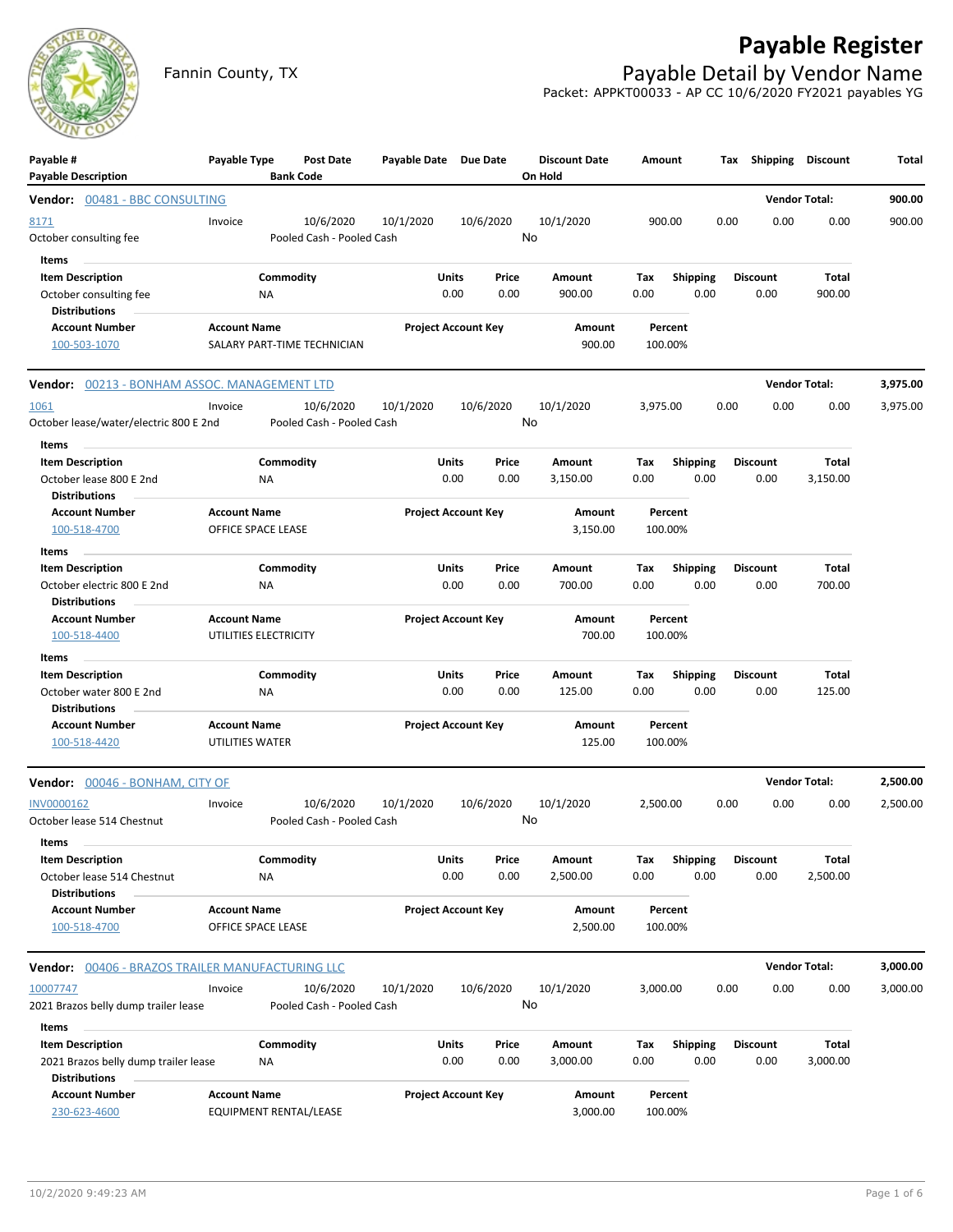| Payable Register                                                                          |                                    |                          |                                        |                       |               |                            |                                 |                    |                         |      |                         | Packet: APPKT00033 - AP CC 10/6/2020 FY2021 payables YG |           |
|-------------------------------------------------------------------------------------------|------------------------------------|--------------------------|----------------------------------------|-----------------------|---------------|----------------------------|---------------------------------|--------------------|-------------------------|------|-------------------------|---------------------------------------------------------|-----------|
| Payable #<br><b>Payable Description</b>                                                   | Payable Type                       | <b>Bank Code</b>         | Post Date                              | Payable Date Due Date |               |                            | <b>Discount Date</b><br>On Hold | Amount             |                         |      | Tax Shipping Discount   |                                                         | Total     |
| <b>Vendor:</b> 00129 - FIRST ADMIN. JUDICIAL REGION                                       |                                    |                          |                                        |                       |               |                            |                                 |                    |                         |      |                         | <b>Vendor Total:</b>                                    | 1,638.67  |
| INV0000161<br>FY2021 Assessment<br>Items                                                  | Invoice                            |                          | 10/6/2020<br>Pooled Cash - Pooled Cash | 7/8/2020              |               | 7/8/2020                   | 7/8/2020<br>No                  | 1,638.67           |                         | 0.00 | 0.00                    | 0.00                                                    | 1,638.67  |
| <b>Item Description</b><br>FY2021 Assessment                                              |                                    | Commodity<br>ΝA          |                                        |                       | Units<br>0.00 | Price<br>0.00              | Amount<br>1,638.67              | Tax<br>0.00        | <b>Shipping</b><br>0.00 |      | <b>Discount</b><br>0.00 | <b>Total</b><br>1,638.67                                |           |
| <b>Distributions</b>                                                                      |                                    |                          |                                        |                       |               |                            |                                 |                    |                         |      |                         |                                                         |           |
| <b>Account Number</b><br>100-409-4810                                                     | <b>Account Name</b><br><b>DUES</b> |                          |                                        |                       |               | <b>Project Account Key</b> | Amount<br>1,638.67              | Percent<br>100.00% |                         |      |                         |                                                         |           |
| <b>Vendor:</b> 00215 - FIRST UNITED METHODIST CHURCH                                      |                                    |                          |                                        |                       |               |                            |                                 |                    |                         |      |                         | <b>Vendor Total:</b>                                    | 2,350.00  |
| INV0000163<br>October 2020 lease 200 W 8th                                                | Invoice                            |                          | 10/6/2020<br>Pooled Cash - Pooled Cash | 9/30/2020             |               | 10/6/2020                  | 9/30/2020<br>No                 | 2,350.00           |                         | 0.00 | 0.00                    | 0.00                                                    | 2,350.00  |
| Items<br><b>Item Description</b>                                                          |                                    | Commodity                |                                        |                       | Units         | Price                      | Amount                          | Тах                | <b>Shipping</b>         |      | <b>Discount</b>         | Total                                                   |           |
| 10/15-11/14/2020 lease 200 W 8th<br><b>Distributions</b>                                  |                                    | ΝA                       |                                        |                       | 0.00          | 0.00                       | 2,350.00                        | 0.00               | 0.00                    |      | 0.00                    | 2,350.00                                                |           |
| <b>Account Number</b><br>100-518-4700                                                     | <b>Account Name</b>                | OFFICE SPACE LEASE       |                                        |                       |               | <b>Project Account Key</b> | Amount<br>2,350.00              | Percent<br>100.00% |                         |      |                         |                                                         |           |
| Vendor: 00128 - HART INTERCIVIC                                                           |                                    |                          |                                        |                       |               |                            |                                 |                    |                         |      |                         | <b>Vendor Total:</b>                                    | 14,661.00 |
| 080511<br>FY2021 annual software license renewal                                          | Invoice                            |                          | 10/6/2020<br>Pooled Cash - Pooled Cash | 7/16/2020             |               | 10/6/2020                  | 7/16/2020<br>No                 | 14,661.00          |                         | 0.00 | 0.00                    | 0.00                                                    | 14,661.00 |
| Items<br><b>Item Description</b>                                                          |                                    | Commodity                |                                        |                       | Units         | Price                      | Amount                          | Tax                | <b>Shipping</b>         |      | <b>Discount</b>         | Total                                                   |           |
| FY2021 annual software license renewal<br><b>Distributions</b>                            |                                    | ΝA                       |                                        |                       | 0.00          | 0.00                       | 14,661.00                       | 0.00               | 0.00                    |      | 0.00                    | 14,661.00                                               |           |
| <b>Account Number</b><br>100-404-4850                                                     | <b>Account Name</b>                |                          | ELECTION MAINT. AGREEMENT              |                       |               | <b>Project Account Key</b> | Amount<br>14,661.00             | Percent<br>100.00% |                         |      |                         |                                                         |           |
| <b>Vendor:</b> 00796 - INDIGENT HEALTHCARE SOLUTIONS, LTD                                 |                                    |                          |                                        |                       |               |                            |                                 |                    |                         |      |                         | <b>Vendor Total:</b>                                    | 1,059.00  |
| 70413<br>October software support                                                         | Invoice                            |                          | 10/6/2020<br>Pooled Cash - Pooled Cash | 9/1/2020              |               | 10/6/2020                  | 9/1/2020<br>No                  | 1,059.00           |                         | 0.00 | 0.00                    | 0.00                                                    | 1,059.00  |
| Items                                                                                     |                                    |                          |                                        |                       |               |                            |                                 |                    |                         |      |                         |                                                         |           |
| <b>Item Description</b><br>October software support<br><b>Distributions</b>               |                                    | Commodity<br>ΝA          |                                        |                       | Units<br>0.00 | Price<br>0.00              | Amount<br>1,059.00              | Tax<br>0.00        | <b>Shipping</b><br>0.00 |      | <b>Discount</b><br>0.00 | Total<br>1,059.00                                       |           |
| <b>Account Number</b><br>100-645-4530                                                     | <b>Account Name</b>                | <b>COMPUTER SOFTWARE</b> |                                        |                       |               | <b>Project Account Key</b> | Amount<br>1,059.00              | Percent<br>100.00% |                         |      |                         |                                                         |           |
| Vendor: 00214 - MCCRAW II, BILLY MAYFIELD                                                 |                                    |                          |                                        |                       |               |                            |                                 |                    |                         |      |                         | <b>Vendor Total:</b>                                    | 2,750.00  |
| <b>INV0000164</b><br>October 2020 lease 200 E 1st                                         | Invoice                            |                          | 10/6/2020<br>Pooled Cash - Pooled Cash | 9/30/2020             |               | 10/6/2020                  | 9/30/2020<br>No                 | 2,750.00           |                         | 0.00 | 0.00                    | 0.00                                                    | 2,750.00  |
| Items<br><b>Item Description</b>                                                          |                                    | Commodity                |                                        |                       | Units         | Price                      | Amount                          | Тах                | <b>Shipping</b>         |      | <b>Discount</b>         | <b>Total</b>                                            |           |
| October 2020 lease 200 E 1st<br><b>Distributions</b>                                      |                                    | ΝA                       |                                        |                       | 0.00          | 0.00                       | 2,000.00                        | 0.00               | 0.00                    |      | 0.00                    | 2,000.00                                                |           |
| <b>Account Number</b><br>100-518-4700                                                     | <b>Account Name</b>                | OFFICE SPACE LEASE       |                                        |                       |               | <b>Project Account Key</b> | Amount<br>2,000.00              | Percent<br>100.00% |                         |      |                         |                                                         |           |
| <b>Items</b>                                                                              |                                    |                          |                                        |                       |               |                            |                                 |                    |                         |      |                         |                                                         |           |
| <b>Item Description</b><br>October 2020 lease warehouse 200 E 1st<br><b>Distributions</b> |                                    | Commodity<br>ΝA          |                                        |                       | Units<br>0.00 | Price<br>0.00              | Amount<br>750.00                | Tax<br>0.00        | <b>Shipping</b><br>0.00 |      | <b>Discount</b><br>0.00 | Total<br>750.00                                         |           |
| <b>Account Number</b><br>100-518-4700                                                     | <b>Account Name</b>                | OFFICE SPACE LEASE       |                                        |                       |               | <b>Project Account Key</b> | Amount<br>750.00                | Percent<br>100.00% |                         |      |                         |                                                         |           |

**Vendor:** 00436 - OLD SCHOOL ENTERPRISES TWO LLC **Vendor Total: 1,100.00**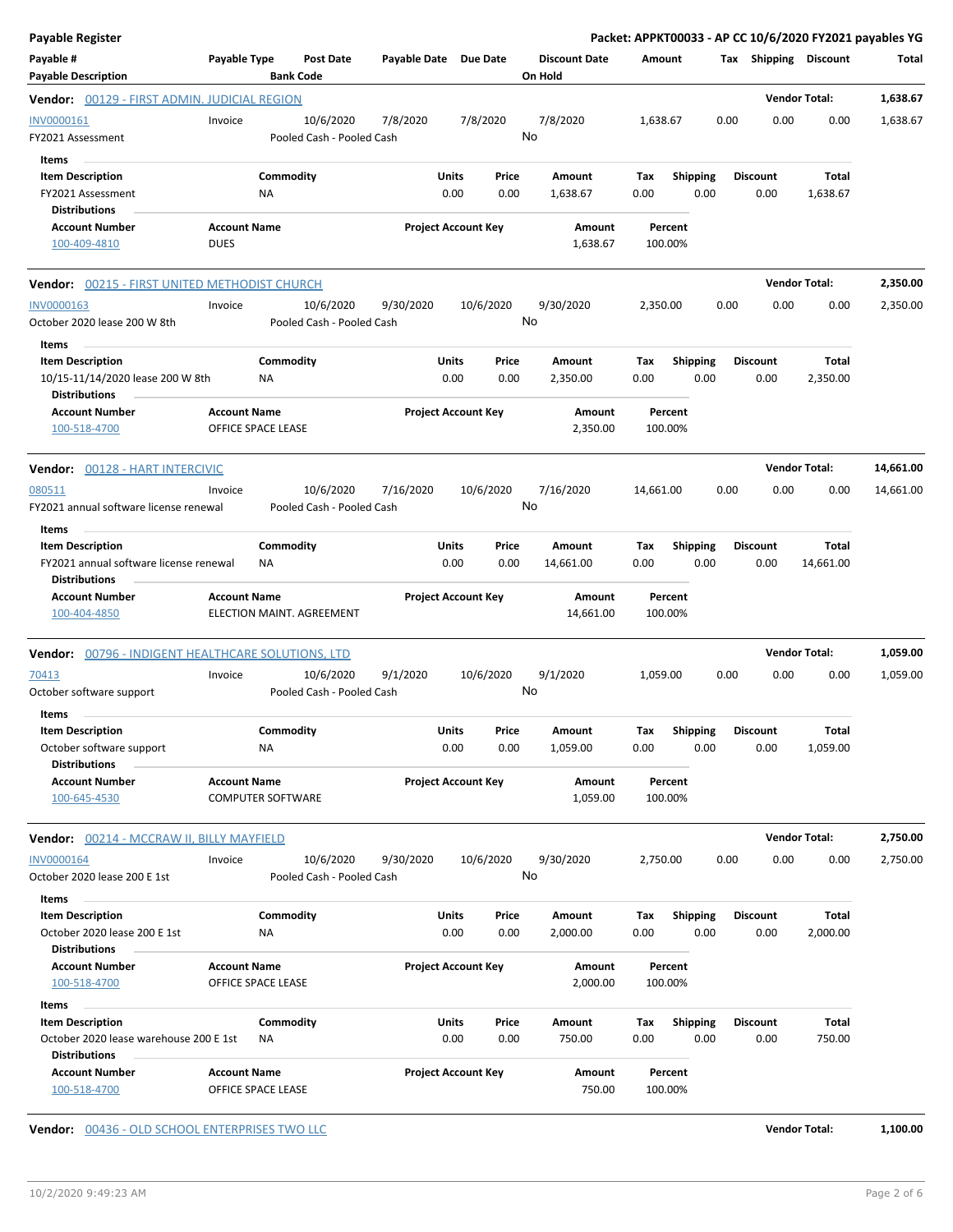| Payable Register                                                                        |                                |                        |                                        |              |                                |    |                                 |             |                 |      |      |                         |                       | Packet: APPKT00033 - AP CC 10/6/2020 FY2021 payables YG |
|-----------------------------------------------------------------------------------------|--------------------------------|------------------------|----------------------------------------|--------------|--------------------------------|----|---------------------------------|-------------|-----------------|------|------|-------------------------|-----------------------|---------------------------------------------------------|
| Payable #<br><b>Payable Description</b>                                                 | Payable Type                   |                        | <b>Post Date</b><br><b>Bank Code</b>   | Payable Date | Due Date                       |    | <b>Discount Date</b><br>On Hold | Amount      |                 |      |      |                         | Tax Shipping Discount | Total                                                   |
| INV0000165<br>October 2020 lease 108 E Sam Rayburn                                      | Invoice                        |                        | 10/6/2020<br>Pooled Cash - Pooled Cash | 9/30/2020    | 10/6/2020                      | No | 9/30/2020                       | 1,100.00    |                 |      | 0.00 | 0.00                    | 0.00                  | 1,100.00                                                |
| Items                                                                                   |                                |                        |                                        |              |                                |    |                                 |             |                 |      |      |                         |                       |                                                         |
| <b>Item Description</b><br>October 2020 lease 108 E Sam Rayburn<br><b>Distributions</b> |                                | Commodity<br>ΝA        |                                        |              | Units<br>Price<br>0.00<br>0.00 |    | Amount<br>1,100.00              | Tax<br>0.00 | <b>Shipping</b> | 0.00 |      | <b>Discount</b><br>0.00 | Total<br>1,100.00     |                                                         |
| <b>Account Number</b>                                                                   | <b>Account Name</b>            |                        |                                        |              | <b>Project Account Key</b>     |    | Amount                          |             | Percent         |      |      |                         |                       |                                                         |
| 100-518-4700                                                                            | OFFICE SPACE LEASE             |                        |                                        |              |                                |    | 1,100.00                        | 100.00%     |                 |      |      |                         |                       |                                                         |
| Vendor: 00263 - ONSOLVE, LLC                                                            |                                |                        |                                        |              |                                |    |                                 |             |                 |      |      |                         | <b>Vendor Total:</b>  | 13,406.40                                               |
| INV54661825859                                                                          | Invoice                        |                        | 10/6/2020                              | 9/23/2020    | 10/6/2020                      |    | 9/23/2020                       | 13,406.40   |                 |      | 0.00 | 0.00                    | 0.00                  | 13,406.40                                               |
| FY 2021 Code Red                                                                        |                                |                        | Pooled Cash - Pooled Cash              |              |                                | No |                                 |             |                 |      |      |                         |                       |                                                         |
| Items                                                                                   |                                |                        |                                        |              |                                |    |                                 |             |                 |      |      |                         |                       |                                                         |
| <b>Item Description</b><br>FY 2021 Code Red                                             |                                | Commodity<br>ΝA        |                                        |              | Units<br>Price<br>0.00<br>0.00 |    | Amount<br>13,406.40             | Tax<br>0.00 | <b>Shipping</b> | 0.00 |      | <b>Discount</b><br>0.00 | Total<br>13,406.40    |                                                         |
| <b>Distributions</b>                                                                    |                                |                        |                                        |              |                                |    |                                 |             |                 |      |      |                         |                       |                                                         |
| <b>Account Number</b><br>100-406-4890                                                   | <b>Account Name</b>            |                        | CODE RED EARLY WARNING SYSTEM          |              | <b>Project Account Key</b>     |    | Amount<br>13,406.40             | 100.00%     | Percent         |      |      |                         |                       |                                                         |
| <b>Vendor:</b> 00782 - QUADIENT LEASING USA, INC                                        |                                |                        |                                        |              |                                |    |                                 |             |                 |      |      |                         | <b>Vendor Total:</b>  | 243.01                                                  |
| N8512199                                                                                | Invoice                        |                        | 10/6/2020                              | 10/2/2020    | 10/6/2020                      |    | 10/2/2020                       |             | 77.75           |      | 0.00 | 0.00                    | 0.00                  | 77.75                                                   |
| SA postage lease                                                                        |                                |                        | Pooled Cash - Pooled Cash              |              |                                | No |                                 |             |                 |      |      |                         |                       |                                                         |
| Items                                                                                   |                                |                        |                                        |              |                                |    |                                 |             |                 |      |      |                         |                       |                                                         |
| <b>Item Description</b>                                                                 |                                | Commodity              |                                        |              | Units<br>Price                 |    | Amount                          | Tax         | <b>Shipping</b> |      |      | <b>Discount</b>         | Total                 |                                                         |
| SA postage lease                                                                        |                                | ΝA                     |                                        |              | 0.00<br>0.00                   |    | 77.75                           | 0.00        |                 | 0.00 |      | 0.00                    | 77.75                 |                                                         |
| <b>Distributions</b>                                                                    |                                |                        |                                        |              |                                |    |                                 |             |                 |      |      |                         |                       |                                                         |
| <b>Account Number</b><br>100-513-3110                                                   | <b>Account Name</b><br>POSTAGE |                        |                                        |              | <b>Project Account Key</b>     |    | Amount<br>77.75                 | 100.00%     | Percent         |      |      |                         |                       |                                                         |
| N8515198                                                                                | Invoice                        |                        | 10/6/2020<br>Pooled Cash - Pooled Cash | 10/2/2020    | 10/6/2020                      | No | 10/2/2020                       | 165.26      |                 |      | 0.00 | 0.00                    | 0.00                  | 165.26                                                  |
| CH postage lease                                                                        |                                |                        |                                        |              |                                |    |                                 |             |                 |      |      |                         |                       |                                                         |
| Items                                                                                   |                                |                        |                                        |              |                                |    |                                 |             |                 |      |      |                         |                       |                                                         |
| <b>Item Description</b><br>CH postage lease<br><b>Distributions</b>                     |                                | Commodity<br>ΝA        |                                        |              | Units<br>Price<br>0.00<br>0.00 |    | Amount<br>165.26                | Tax<br>0.00 | <b>Shipping</b> | 0.00 |      | <b>Discount</b><br>0.00 | Total<br>165.26       |                                                         |
| <b>Account Number</b>                                                                   | <b>Account Name</b>            |                        |                                        |              | <b>Project Account Key</b>     |    | Amount                          |             | Percent         |      |      |                         |                       |                                                         |
| 100-510-3110                                                                            | POSTAGE                        |                        |                                        |              |                                |    | 165.26                          | 100.00%     |                 |      |      |                         |                       |                                                         |
| Vendor: 00131 - REGIONAL PUBLIC DEFENDER                                                |                                |                        |                                        |              |                                |    |                                 |             |                 |      |      |                         | <b>Vendor Total:</b>  | 14,461.00                                               |
| FY2021.50<br>FY 2021 Interlocal Allocation                                              | Invoice                        |                        | 10/6/2020<br>Pooled Cash - Pooled Cash | 10/1/2020    | 10/6/2020                      | No | 10/1/2020                       | 14,461.00   |                 |      | 0.00 | 0.00                    | 0.00                  | 14,461.00                                               |
| Items                                                                                   |                                |                        |                                        |              |                                |    |                                 |             |                 |      |      |                         |                       |                                                         |
| <b>Item Description</b>                                                                 |                                | Commodity              |                                        |              | Units<br>Price                 |    | Amount                          | Tax         | <b>Shipping</b> |      |      | <b>Discount</b>         | Total                 |                                                         |
| FY 2021 Interlocal Allocation<br><b>Distributions</b>                                   |                                | ΝA                     |                                        |              | 0.00<br>0.00                   |    | 14,461.00                       | 0.00        |                 | 0.00 |      | 0.00                    | 14,461.00             |                                                         |
| <b>Account Number</b>                                                                   | <b>Account Name</b>            |                        |                                        |              | <b>Project Account Key</b>     |    | Amount                          |             | Percent         |      |      |                         |                       |                                                         |
| 100-425-4220                                                                            |                                |                        | REGIONAL INDIGENT DEFENSE PROG         |              |                                |    | 14,461.00                       | 100.00%     |                 |      |      |                         |                       |                                                         |
|                                                                                         |                                |                        |                                        |              |                                |    |                                 |             |                 |      |      |                         | <b>Vendor Total:</b>  | 186.00                                                  |
| 0435629                                                                                 | Invoice                        |                        | 10/6/2020                              | 8/24/2020    | 10/6/2020                      |    | 8/24/2020                       |             | 93.00           |      | 0.00 | 0.00                    | 0.00                  | 93.00                                                   |
| LSM0435629 Zindars bond                                                                 |                                |                        | Pooled Cash - Pooled Cash              |              |                                | No |                                 |             |                 |      |      |                         |                       |                                                         |
| Items                                                                                   |                                |                        |                                        |              | Units                          |    |                                 |             |                 |      |      |                         |                       |                                                         |
| <b>Item Description</b><br>LSM0435629 Zindars bond                                      |                                | Commodity<br><b>NA</b> |                                        |              | Price<br>0.00<br>0.00          |    | Amount<br>93.00                 | Tax<br>0.00 | <b>Shipping</b> | 0.00 |      | <b>Discount</b><br>0.00 | Total<br>93.00        |                                                         |
| <b>Distributions</b>                                                                    |                                |                        |                                        |              |                                |    |                                 |             |                 |      |      |                         |                       |                                                         |
| <b>Account Number</b>                                                                   | <b>Account Name</b>            |                        |                                        |              | <b>Project Account Key</b>     |    | Amount                          |             | Percent         |      |      |                         |                       |                                                         |
| 100-495-4800                                                                            | <b>BOND</b>                    |                        |                                        |              |                                |    | 93.00                           | 100.00%     |                 |      |      |                         |                       |                                                         |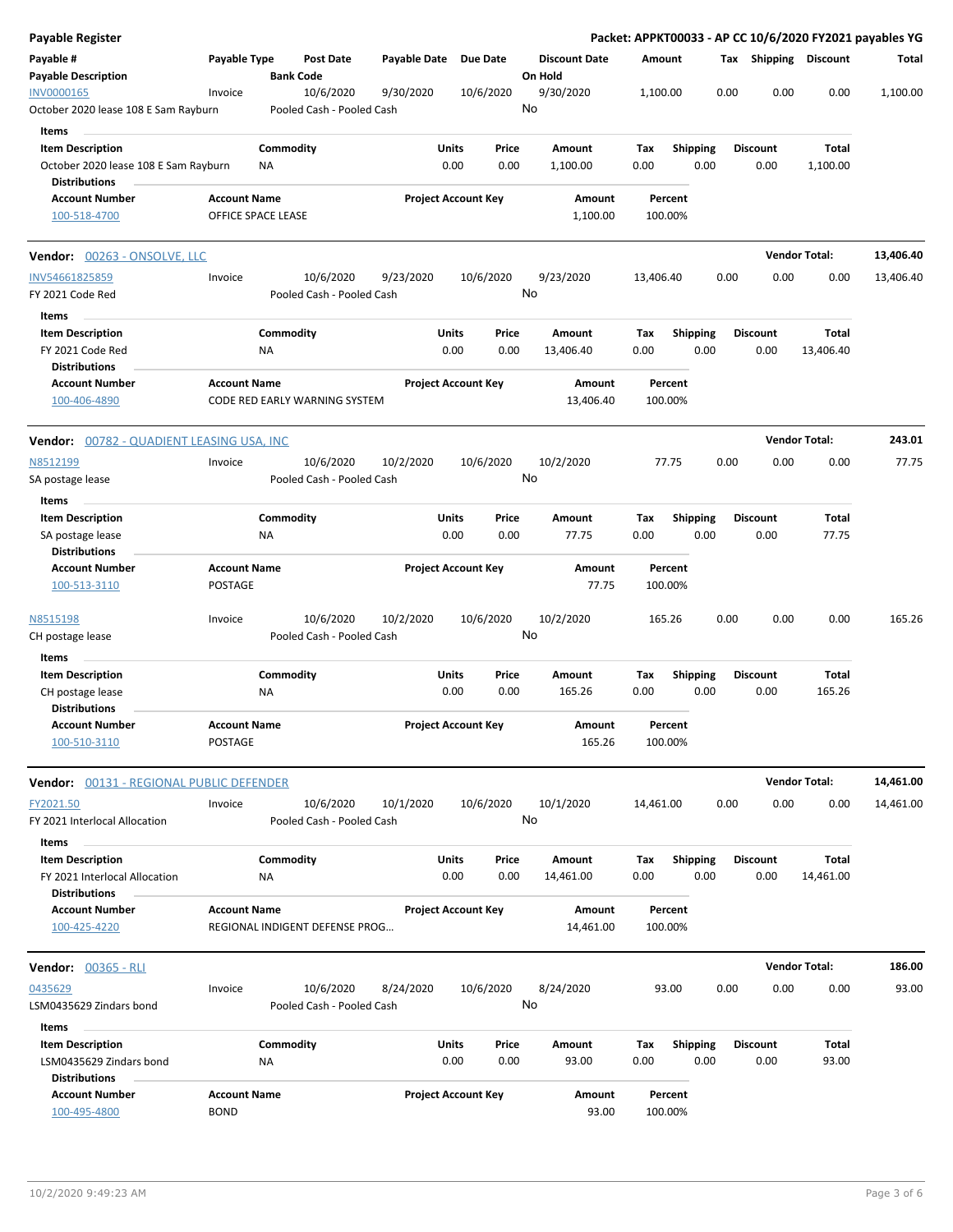| Payable Register                   |                     |                           |              |                            |                      | Packet: APPKT00033 - AP CC 10/6/2020 FY2021 payables YG |                 |                 |                      |        |
|------------------------------------|---------------------|---------------------------|--------------|----------------------------|----------------------|---------------------------------------------------------|-----------------|-----------------|----------------------|--------|
| Payable #                          | Payable Type        | <b>Post Date</b>          | Payable Date | <b>Due Date</b>            | <b>Discount Date</b> | Amount                                                  |                 | Shipping<br>Тах | <b>Discount</b>      | Total  |
| <b>Payable Description</b>         |                     | <b>Bank Code</b>          |              |                            | On Hold              |                                                         |                 |                 |                      |        |
| 0435630                            | Invoice             | 10/6/2020                 | 8/24/2020    | 10/6/2020                  | 8/24/2020            | 93.00                                                   | 0.00            | 0.00            | 0.00                 | 93.00  |
| LSM0435630 Haggard bond            |                     | Pooled Cash - Pooled Cash |              |                            | No                   |                                                         |                 |                 |                      |        |
| Items                              |                     |                           |              |                            |                      |                                                         |                 |                 |                      |        |
| <b>Item Description</b>            |                     | Commodity                 | <b>Units</b> | Price                      | Amount               | Tax                                                     | <b>Shipping</b> | <b>Discount</b> | <b>Total</b>         |        |
| LSM0435630 Haggard bond            | <b>NA</b>           |                           | 0.00         | 0.00                       | 93.00                | 0.00                                                    | 0.00            | 0.00            | 93.00                |        |
| <b>Distributions</b>               |                     |                           |              |                            |                      |                                                         |                 |                 |                      |        |
| <b>Account Number</b>              | <b>Account Name</b> |                           |              | <b>Project Account Key</b> | Amount               | Percent                                                 |                 |                 |                      |        |
| 100-495-4800                       | <b>BOND</b>         |                           |              |                            | 93.00                | 100.00%                                                 |                 |                 |                      |        |
| 00480 - VESTED NETWORKS<br>Vendor: |                     |                           |              |                            |                      |                                                         |                 |                 | <b>Vendor Total:</b> | 128.25 |
| <b>IN6702</b>                      | Invoice             | 10/6/2020                 | 10/1/2020    | 10/6/2020                  | 10/1/2020            | 128.25                                                  | 0.00            | 0.00            | 0.00                 | 128.25 |
| telephone system                   |                     | Pooled Cash - Pooled Cash |              |                            | No                   |                                                         |                 |                 |                      |        |
| Items                              |                     |                           |              |                            |                      |                                                         |                 |                 |                      |        |
| <b>Item Description</b>            |                     | Commodity                 | <b>Units</b> | Price                      | <b>Amount</b>        | Tax                                                     | <b>Shipping</b> | <b>Discount</b> | <b>Total</b>         |        |
| telephone system                   | <b>NA</b>           |                           |              | 0.00<br>0.00               | 128.25               | 0.00                                                    | 0.00            | 0.00            | 128.25               |        |
| <b>Distributions</b>               |                     |                           |              |                            |                      |                                                         |                 |                 |                      |        |
| <b>Account Number</b>              | <b>Account Name</b> |                           |              | <b>Project Account Key</b> | Amount               | Percent                                                 |                 |                 |                      |        |
| 100-510-4200                       | <b>TELEPHONE</b>    |                           |              |                            | 128.25               | 100.00%                                                 |                 |                 |                      |        |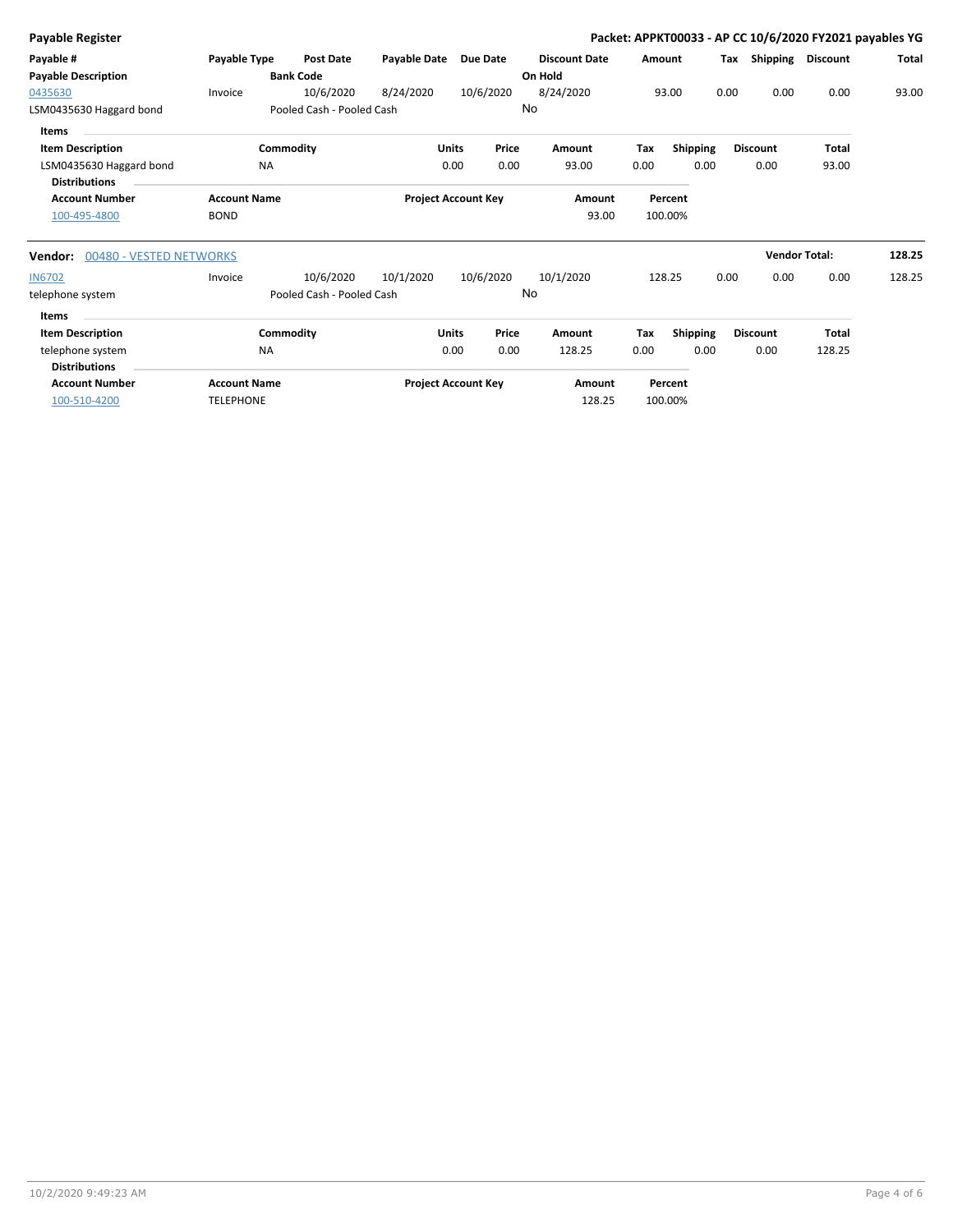## Payable Summary

| Type    | Count               | Gross     | Тах  | Shipping | <b>Discount</b> | Total     | <b>Manual Payment</b> | Balance   |
|---------|---------------------|-----------|------|----------|-----------------|-----------|-----------------------|-----------|
| Invoice | - 1                 | 62.358.33 | 0.00 | 0.00     | 0.00            | 62,358.33 | 0.00                  | 62,358.33 |
|         | <b>Grand Total:</b> | 62,358.33 | 0.00 | 0.00     | 0.00            | 62,358.33 | 0.00                  | 62,358.33 |